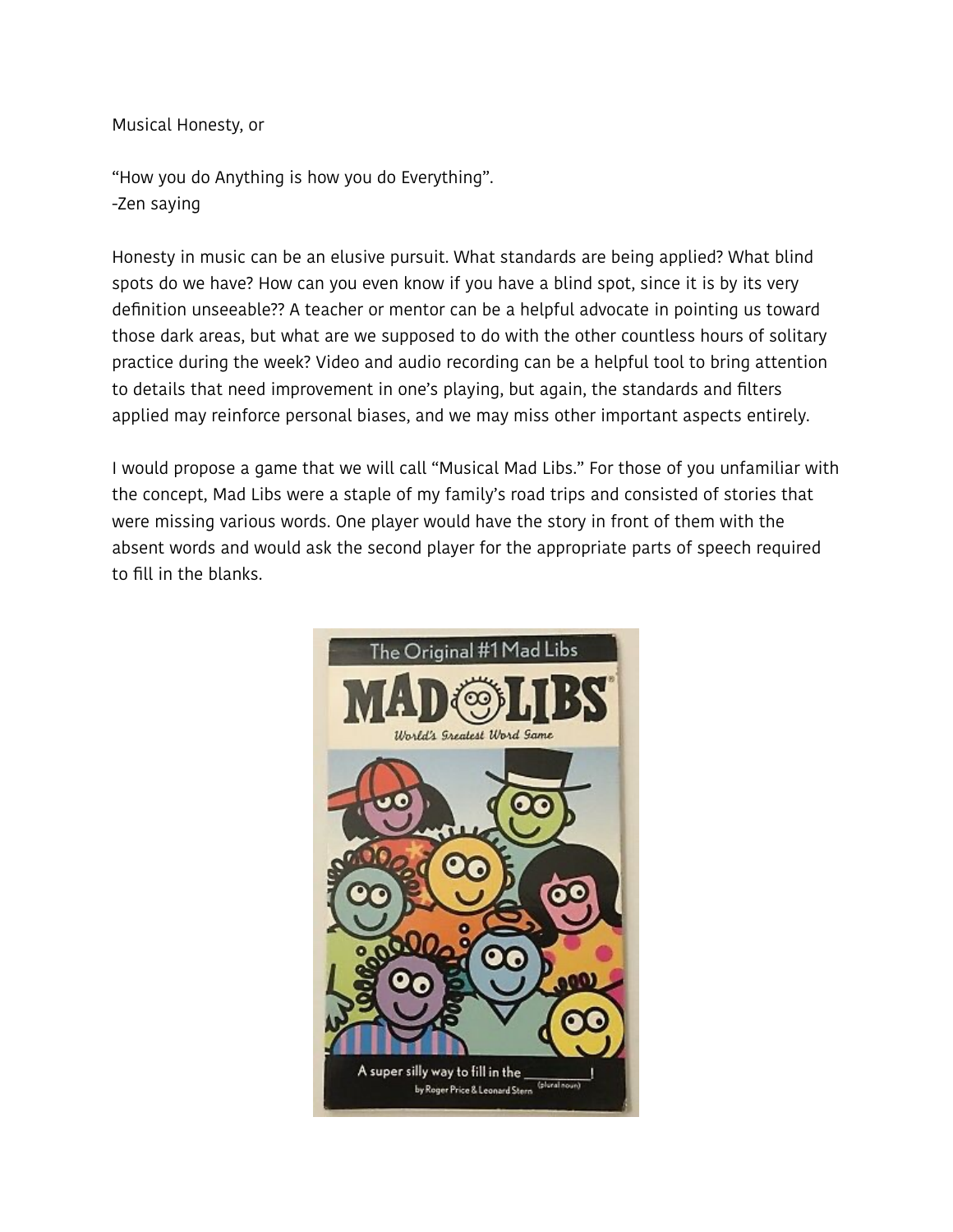Inevitable hilarity ensued as phrases like "(proper noun) (past tense verb) (singular pronoun) in the (noun) with a/an (noun)" could result in a nonsensical "Clue-like" declaration, or frequently something potentially very NSFW.

In "Musical Mad Libs" we need to first write our own story. Choose an aspect of your playing over which you feel a sense of pride or ownership. For my example I will use "sound".

"My SOUND is very important to me. I spend a lot of time working on my SOUND and take great pride on being able to execute at a high level. My SOUND is always consistent and refined, and I bring my best SOUND whenever I perform in any situation. Someone would be able to extrapolate the type of player and musician that I am just by noticing the quality of my SOUND."

This has to be a phrase that works for YOU, and I would suggest reading it out loud with focus and clear intent. Own the emotions that are generated by asserting this statement. Now let's convert the statement into a "Mad Lib":

"My \_\_\_\_\_\_\_ is/are very important to me. I spend a lot of time working on my \_\_\_\_\_\_\_ and take great pride in being able to execute at a high level. My \_\_\_\_\_\_\_ is/are always consistent and refined, and I bring my best \_\_\_\_\_\_\_ whenever I perform in any situation. Someone would be able to extrapolate the type of player and musician that I am just by noticing the quality of my \_\_\_\_\_\_\_."

Create a list of as many aspects of performance as you like. It should include musical and technical items. Here are just a few: intonation, expression, shifting, stylistic awareness, spiccato, connection with an audience, vibrato, etc. Place your selected term into the statement. Notice the emotions generated by the new statement. Does it ring as true as the first phrase that you wrote? What would happen if you invested the same attention and ownership in the new phrase in order to bring it to the level of the original? How can you use these "Mad Libs" to bring you awareness and focus to new areas of your Artistry?

The examples provided are only suggestions. What is most important is crafting an original phrase that rings true for you. I hope these ideas allow you to examine your playing in a new way and hopefully you can (present tense verb) the (adjective) (singular noun) out of it! (Exclamation)!